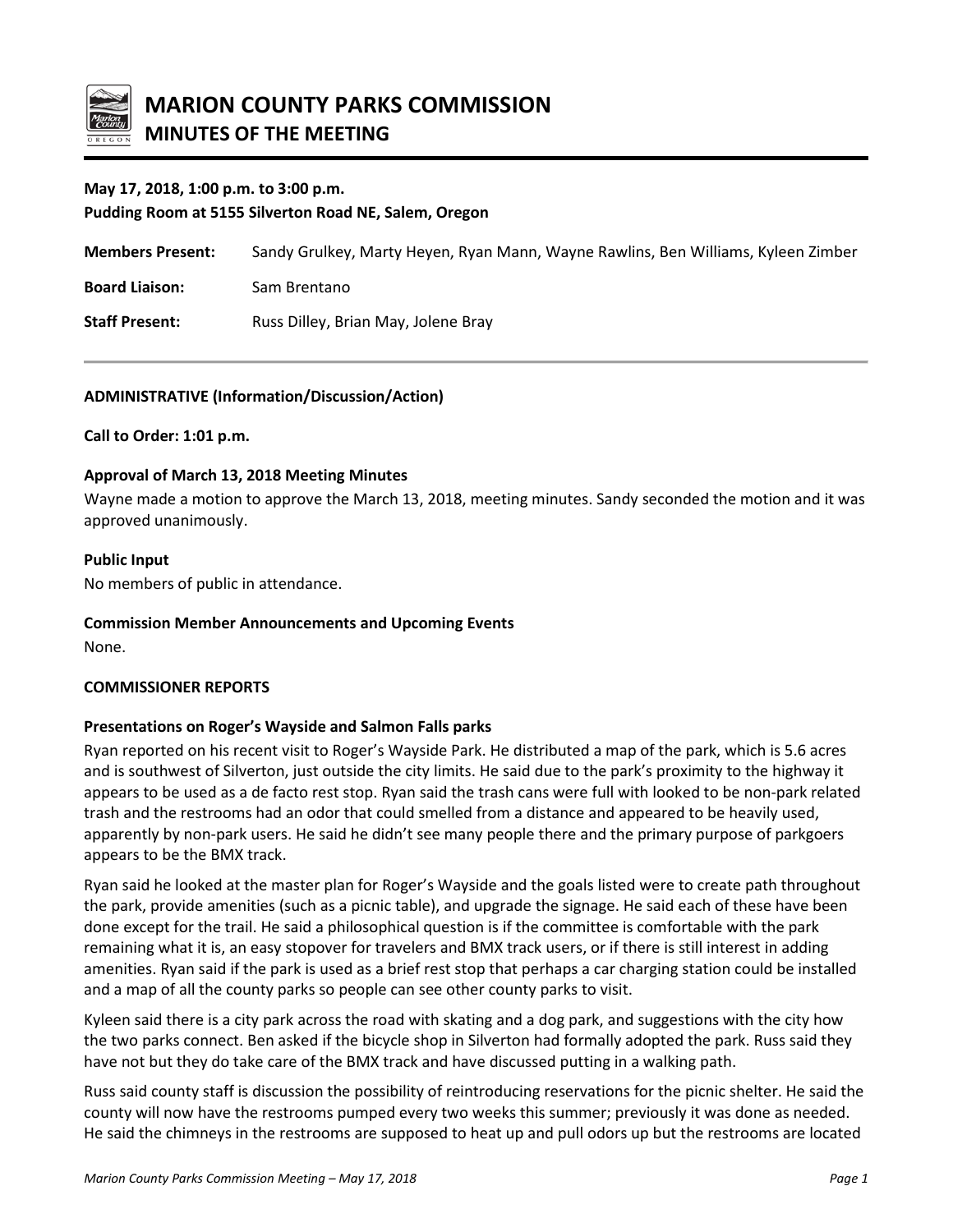in trees so they don't heat up as much as is needed to work effectively. Russ said all the park restrooms are charged by the gallons pumped not by visit, so the cost shouldn't increase. He said parks that are closed for the winter would be pumped one final time and then closed for the season. Russ said Covanta planted 10 trees near the highway to act as a sound barrier. He said they've grown but aren't full size yet.

Marty reported on her recent visit to Salmon Falls Park and shared an aerial photo of the park. She said the park has two picnic tables near the entrance and new fencing that is nice. She said she didn't go into the restroom because it was locked but there was no trash thrown into garbage cans. Marty said the doggie bag dispenser had doggie bags even though the park still closed for season. She suggested adding one more sign near the picnic table along the path that shows the direction to river access. Marty said there is a nice railing with salmon carvings on stairway down to river but the last step onto the stones was slick and the area eroded. She suggested extending the railing, repairing the erosion, and adding at least one step on staircase. Marty said the overflow parking lot is in good condition.

# **Butteville Landing Update**

Ben gave an update on Butteville Landing project. He said the project has received rave reviews from community members, who are stopping on their way home and walking down to the water. Ben said the archeological survey is done and they are ready to start forming concreate and putting in the trail. He said they will put boulders at the bottom to stabilize the slope and install a catch basin that takes water to river, not into boulders so as not to dislodge them. Ben said they will put an ADA accessible picnic area on top. He said they plan to install the gangway abutment and 10' concrete trail in May, property line fencing in August, historical and interpretive signage in September, and the dock and gangway in 2019. He said they also need to landscape and install furnishings, and will be asking for in-kind donations from Marion County for picnic tables and garbage cans. Commission members all said they were very impressed with work done on this project and thanked Ben. Commissioner Brentano said he is serving on the Oregon Locks Foundation and is working to have the Oregon Falls Locks reopened

## **Site visits per year**

Ben said the county would like parks commissioners to the hours they spend on site visits. He asked commission members for their takeaway on the worthiness of the time involved. Sandy said she thought tracking time would help provide leverage in the future when making requests. Marty said it would be helpful if parks commissioners teamed up with site visits to help with observations.

## **Adopt-a-Park Program**

Russ said Minto, Packsaddle, Aumsville, and Joryville parks are currently adopted. He said that since parks commissioners are doing site visits to all the county parks, it seems to be a natural fit for them to help find adopters for those parks not already adopted. Russ said it would be ideal to identify an organization that will adopt each park. Sandy said it would be good to recognize businesses already involved, such as the bicycle shop in Silverton who maintains the BMX trail. Marty suggested contacting schools and asked for the time commitment. Russ said they should commit to doing 4 visits per year and will receive an adopt-a-park sign with their name on it after working 75 hours. Commission members will solicit feedback and share with Russ, and if they identify anyone who wants to adopt or volunteer, they will steer that person to Russ. He will formalize the relationship and make sure they've completed all necessary paperwork, including the liability waiver form. Russ is the point of contact for all volunteers, including adopt-a-park groups, and approves all volunteer activities in county parks.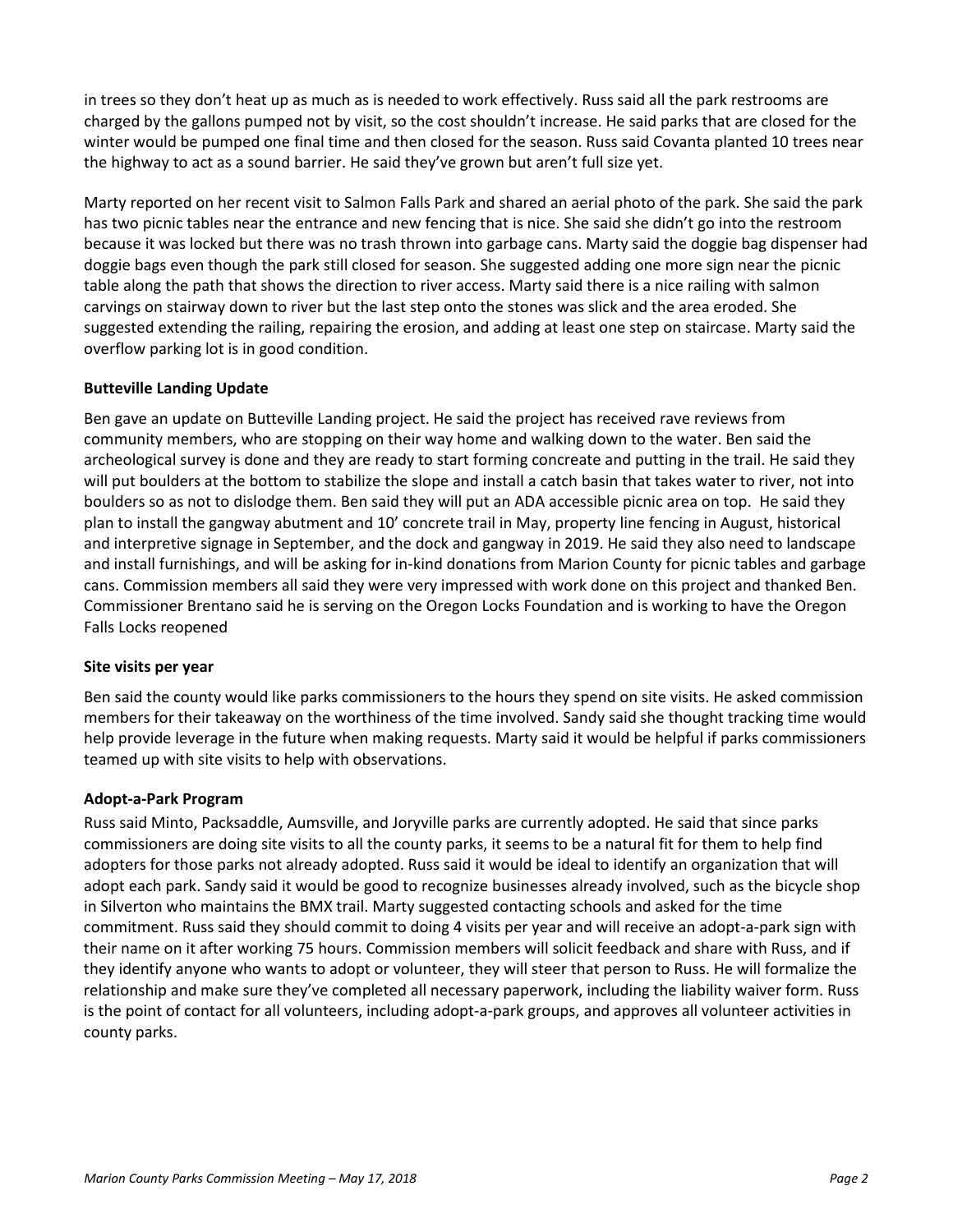### **STAFF UPDATES**

### **Consultant visit to Minto, Bear Creek and North Fork parks**

Russ said consultants have visited Minto, Bear Creek and North Fork parks. He said staff had planned to create a new campground at Minto Park but the only option there is possibly walk-in camping. Russ said the property stretches to a gulley with a waterfall to the east and they have discussed putting in a new trail to that location. He said the county has been in discussion with Bureau of Land Management (BLM) about a land swap for land near Bear Creek Campground, which would allow the county to install an extended camping area.

### **North Fork Corridor Update**

Russ said fee collection for the year has resumed. He said there was a break-in at the well house at Bear Creek Park. Russ said the heater is gone and an inexpensive shelving unit is gone. He said the lock on the gate was gone, the cart for the garbage was on its side, and the hose was cut off and put on the water pipe. Russ said he will work with the sheriff's office to see what work needs to be done to end this. He said they hope to open the gates to the park tomorrow.

Brian said staff is having talking with BLM and Forest Service about radio usage in the canyon, how to stay in contact, and how to work together on garbage issues.

### **Staff Updates**

Russ said the parks program has four staff members hired. He said two more start next Monday and two more need to be hired after that. Wayne said this is a great improvement over the number last year.

### **Denny Park – Grant Opportunity Update**

Brian said the county is not pursuing the previously discussed grant opportunity for Denny Park because law enforcement has recommended against installing a restroom. He said they are instead looking at putting in a picnic area and landscaping, and will place an ADA accessible porta-potty at the park on a trial basis.

#### **Spong's Landing and Scotts Mills parks**

Russ said Spong's Landing restroom now has new stainless steel fixtures, which replaced old, porcelain fixtures. He said doors will also be put on all the stalls and a partition installed between the toilet and sinks.

Russ said Scotts Mills Park has been prepped and is ready for paving when the weather improves. He said they also plan to put in a set of stairs where there is currently a dirt path. Russ said new directional signage has been put up with arrows pointing the way to the park.

Russ showed the commission photos of the finished stairway at Minto Park. He said the Juvenile crew did a really nice job.

Russ said crews are working on trails at Spong's Landing Park. He said they have been cutting vegetation on the trails at the south end of the park so people can more easily walk through.

#### **Board of Commissioners Role in Advisory Board Meetings**

Brian said told Commissioner Brentano he appreciated him attending and helping with parks commission work. Commissioner Brentano said the parks commissioner's enthusiasm and work with county parks has helped the board of commissioners to be more aware of county park's needs.